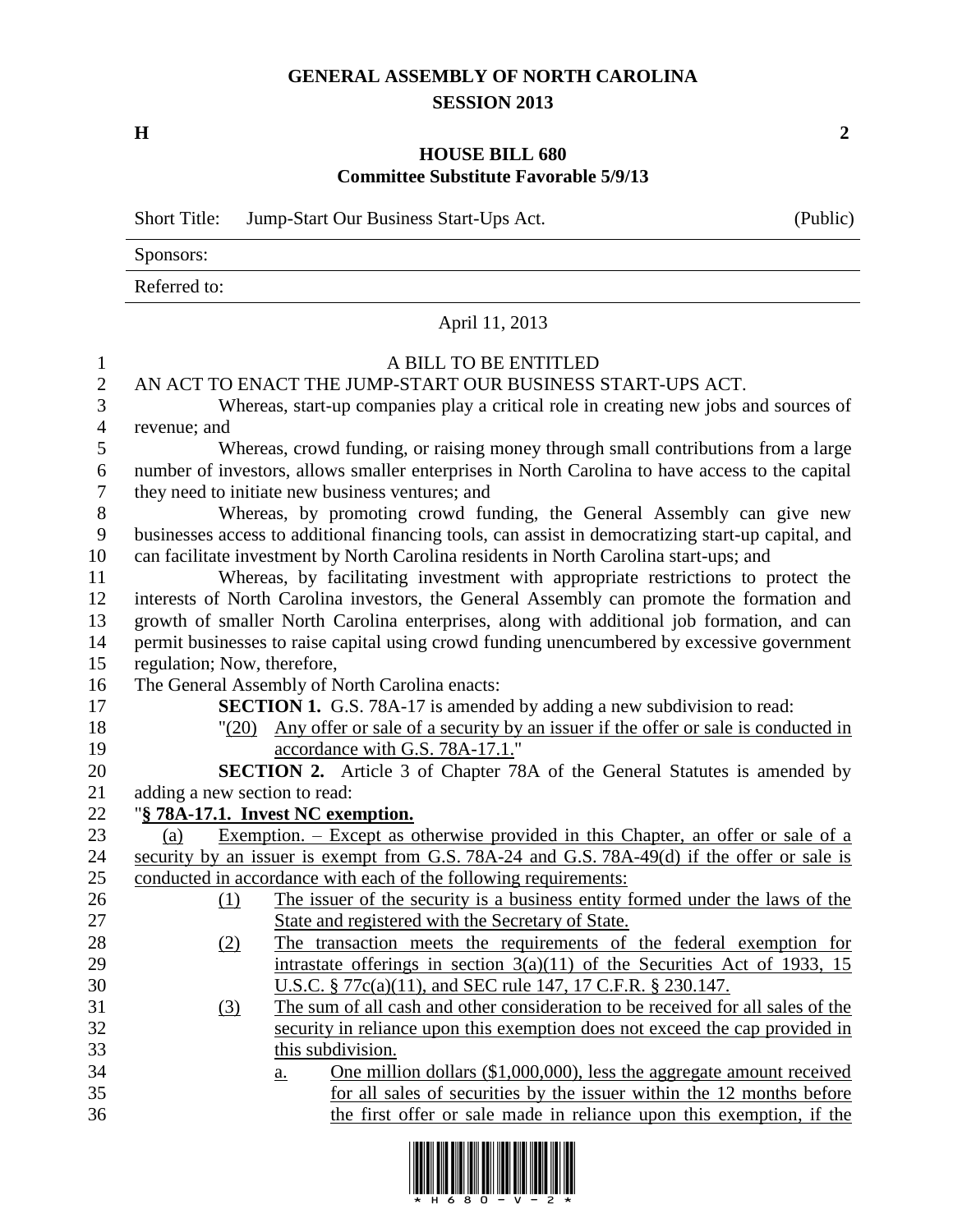| <b>General Assembly Of North Carolina</b> |                            |               |                                                                                | <b>Session 2013</b> |
|-------------------------------------------|----------------------------|---------------|--------------------------------------------------------------------------------|---------------------|
|                                           |                            |               | issuer has not undergone and provided the documentation resulting              |                     |
|                                           |                            |               | from a financial audit performed the previous year and meeting                 |                     |
|                                           |                            |               | generally accepted accounting principles.                                      |                     |
|                                           | <u>b.</u>                  |               | Two million dollars (\$2,000,000), less the aggregate amount received          |                     |
|                                           |                            |               | for all sales of securities by the issuer within the 12 months before          |                     |
|                                           |                            |               | the first offer or sale made in reliance upon this exemption, if the           |                     |
|                                           |                            |               | issuer has undergone and provided the documentation resulting from             |                     |
|                                           |                            |               | a financial <u>audit performed the previous year and meeting generally</u>     |                     |
|                                           |                            |               | accepted accounting principles.                                                |                     |
| (4)                                       |                            |               | The issuer has not accepted more than two thousand dollars (\$2,000) from      |                     |
|                                           |                            |               | any single purchaser unless the purchaser is an accredited investor as defined |                     |
|                                           |                            |               | by rule 501 of SEC regulation D, 17 C.F.R. § 230.501.                          |                     |
| (5)                                       |                            |               | Not less than 10 days prior to the commencement of an offering of securities   |                     |
|                                           |                            |               | in reliance on this exemption, the issuer shall file a notice with the         |                     |
|                                           |                            |               | Administrator, in writing or in electronic form as specified by the            |                     |
|                                           |                            |               | Administrator, containing the following:                                       |                     |
|                                           | $\underline{\mathbf{a}}$ . |               | A notice specifying that the issuer will be conducting an offering in          |                     |
|                                           |                            |               | reliance upon this exemption, accompanied by the filing fee as                 |                     |
|                                           |                            |               | specified in this section.                                                     |                     |
|                                           | <u>b.</u>                  |               | A copy of the disclosure statement to be provided to investors in              |                     |
|                                           |                            |               | connection with the offering, containing information material to the           |                     |
|                                           |                            |               | offering, including the following subjects:                                    |                     |
|                                           |                            | <u>1.</u>     | A description of the company, its history, its business plan,                  |                     |
|                                           |                            |               | and the intended use of the offering proceeds.                                 |                     |
|                                           |                            |               | The principal owners of the company.                                           |                     |
|                                           |                            | $\frac{2}{3}$ | The managers of the company, their titles, and their prior                     |                     |
|                                           |                            |               | experience.                                                                    |                     |
|                                           |                            | <u>4.</u>     | The terms and conditions of the securities being offered and                   |                     |
|                                           |                            |               | of any outstanding securities of the company.                                  |                     |
|                                           |                            | <u>5.</u>     | The identity of any person who will be offering and selling                    |                     |
|                                           |                            |               | the securities, including any Web sites.                                       |                     |
|                                           |                            | <u>6.</u>     | Any litigation or legal proceedings involving the company or                   |                     |
|                                           |                            |               | its management.                                                                |                     |
|                                           |                            | <u>7.</u>     | The risk factors and any other material information, either                    |                     |
|                                           |                            |               | adverse or favorable, that will or could affect the company or                 |                     |
|                                           |                            |               | its business, or any material information which would tend to                  |                     |
|                                           |                            |               | make any representations about the company or investment                       |                     |
|                                           |                            |               | misleading or incomplete.                                                      |                     |
|                                           | $\underline{c}$ .          |               | An escrow agreement with a bank or other depository institution                |                     |
|                                           |                            |               | located within this State in which the investor funds will be                  |                     |
|                                           |                            |               | deposited, providing that all offering proceeds will be released to the        |                     |
|                                           |                            |               | issuer only when the aggregate capital raised from all investors is            |                     |
|                                           |                            |               | equal to or greater than the minimum target offering amount                    |                     |
|                                           |                            |               | specified in the business plan as necessary to implement the business          |                     |
|                                           |                            |               | plan, and that all investors may cancel their commitments to invest if         |                     |
|                                           |                            |               | that target offering amount is not raised by the time stated in the            |                     |
|                                           |                            |               | disclosure document.                                                           |                     |
| $\overline{(6)}$                          |                            |               | The issuer is not, either before or as a result of the offering, an investment |                     |
|                                           |                            |               | company, as defined in section 3 of the Investment Company Act of 1940,        |                     |
|                                           |                            |               | 15 U.S.C. § 8a-3, or subject to the reporting requirements of section 13 or    |                     |
|                                           |                            |               | 15(d) of the Securities Exchange Act of 1934, 15 U.S.C. § 78m and 78o(d).      |                     |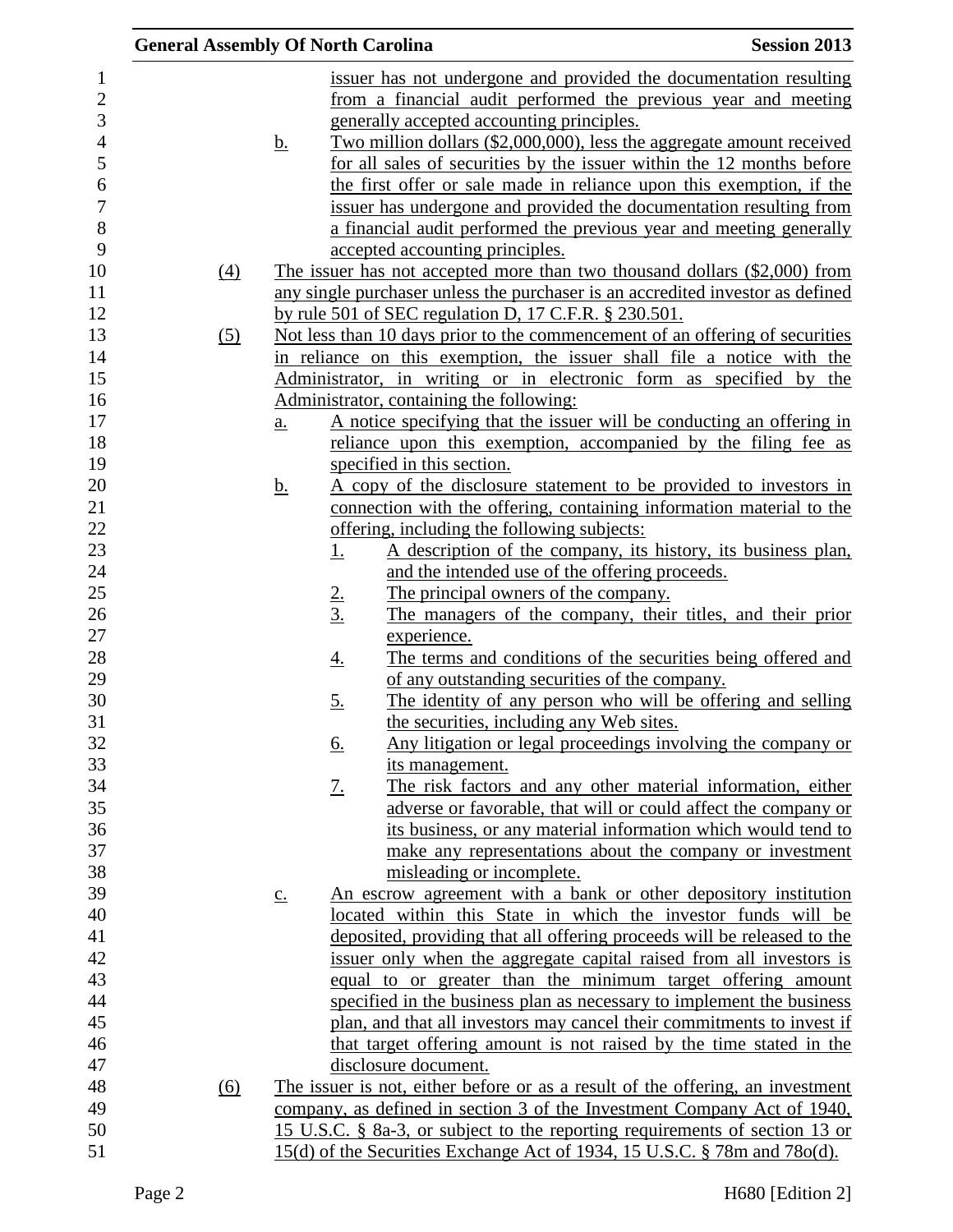| <b>General Assembly Of North Carolina</b> |                   |                                                                                                                                             | <b>Session 2013</b>                       |
|-------------------------------------------|-------------------|---------------------------------------------------------------------------------------------------------------------------------------------|-------------------------------------------|
| (7)                                       |                   | The issuer shall inform all purchasers under this section that the securities                                                               |                                           |
|                                           |                   | have not been registered under federal or State securities law and that the                                                                 |                                           |
|                                           |                   | securities are subject to limitations on resale. The issuer shall display the                                                               |                                           |
|                                           |                   | following legend conspicuously on the cover page of the disclosure                                                                          |                                           |
|                                           | document:         |                                                                                                                                             |                                           |
|                                           |                   | "IN MAKING AN INVESTMENT DECISION, INVESTORS                                                                                                |                                           |
|                                           |                   | MUST RELY ON THEIR OWN EXAMINATION OF THE                                                                                                   |                                           |
|                                           |                   | ISSUER AND THE TERMS OF THE OFFERING, INCLUDING                                                                                             |                                           |
|                                           |                   | THE MERITS AND RISKS INVOLVED. THESE SECURITIES                                                                                             |                                           |
|                                           |                   | HAVE NOT BEEN RECOMMENDED BY ANY FEDERAL OR                                                                                                 |                                           |
|                                           |                   | SECURITIES COMMISSION OR REGULATORY<br>STATE                                                                                                |                                           |
|                                           |                   | FURTHERMORE,<br>AUTHORITY.                                                                                                                  | <b>THE</b><br><b>FOREGOING</b>            |
|                                           |                   | AUTHORITIES HAVE NOT CONFIRMED THE ACCURACY OR                                                                                              |                                           |
|                                           |                   | DETERMINED THE ADEQUACY OF THIS DOCUMENT. ANY                                                                                               |                                           |
|                                           |                   | REPRESENTATION TO THE CONTRARY IS A CRIMINAL                                                                                                |                                           |
|                                           |                   | <b>THESE</b><br><b>SECURITIES</b><br>OFFENSE.                                                                                               | <b>ARE</b><br><b>SUBJECT</b><br><b>TO</b> |
|                                           |                   | RESTRICTIONS ON TRANSFERABILITY AND RESALE AND                                                                                              |                                           |
|                                           |                   | MAY NOT BE TRANSFERRED OR RESOLD EXCEPT AS                                                                                                  |                                           |
|                                           |                   | PERMITTED BY SUBSECTION (E) OF SEC RULE 147, 17 C.F.R.                                                                                      |                                           |
|                                           |                   | § 230.147(E) AS PROMULGATED UNDER THE SECURITIES                                                                                            |                                           |
|                                           |                   | ACT OF 1933, AS AMENDED, AND THE APPLICABLE STATE                                                                                           |                                           |
|                                           |                   | SECURITIES LAWS, PURSUANT TO REGISTRATION OR                                                                                                |                                           |
|                                           |                   | EXEMPTION THEREFROM. INVESTORS SHOULD BE AWARE                                                                                              |                                           |
|                                           |                   | THAT THEY WILL BE REQUIRED TO BEAR THE FINANCIAL                                                                                            |                                           |
|                                           |                   | RISKS OF THIS INVESTMENT FOR AN INDEFINITE PERIOD                                                                                           |                                           |
|                                           |                   | OF TIME."                                                                                                                                   |                                           |
| (8)                                       |                   | If the offer and sale of securities is made through an Internet Web site, the                                                               |                                           |
|                                           |                   | <u>following requirements apply:</u>                                                                                                        |                                           |
|                                           | <u>a.</u>         | Prior to the offer of an investment opportunity to residents of this                                                                        |                                           |
|                                           |                   | State through a Web site, the issuer shall provide to the Web site and                                                                      |                                           |
|                                           |                   | to the Administrator evidence that the issuer is organized under                                                                            |                                           |
|                                           |                   | North Carolina law and that it is authorized to do business within the                                                                      |                                           |
|                                           |                   | State.                                                                                                                                      |                                           |
|                                           | <u>b.</u>         | The issuer shall obtain from each purchaser of a security under this<br>section evidence that the purchaser is a resident of North Carolina |                                           |
|                                           |                   | and, if applicable, an accredited investor.                                                                                                 |                                           |
|                                           |                   | The Web site operator shall provide to the Administrator evidence                                                                           |                                           |
|                                           | $\underline{c}$ . | that it is a business entity that is organized under North Carolina law                                                                     |                                           |
|                                           |                   | and that it is authorized to do business within the State and that it is                                                                    |                                           |
|                                           |                   | being utilized to offer and sell securities pursuant to this exemption.                                                                     |                                           |
|                                           |                   | The Web site shall notify the Administrator of its and the issuer's                                                                         |                                           |
|                                           |                   | identity, location, and contact information.                                                                                                |                                           |
|                                           | <u>d.</u>         | The issuer and the Web site must keep and maintain records of the                                                                           |                                           |
|                                           |                   | offers and sales of securities effected through the Web site and must                                                                       |                                           |
|                                           |                   | provide ready access to the records to the Administrator, upon                                                                              |                                           |
|                                           |                   | request. The Administrator may access, inspect, and review any Web                                                                          |                                           |
|                                           |                   | site and its records.                                                                                                                       |                                           |
|                                           | <u>e.</u>         | All payments for purchase of securities must be directed to and held                                                                        |                                           |
|                                           |                   | by the bank or depository institution subject to the provisions of                                                                          |                                           |
|                                           |                   | sub-subdivision $(a)(5)c$ . of this section. The bank or depository                                                                         |                                           |
|                                           |                   | institution shall notify the Administrator of the receipt of payments                                                                       |                                           |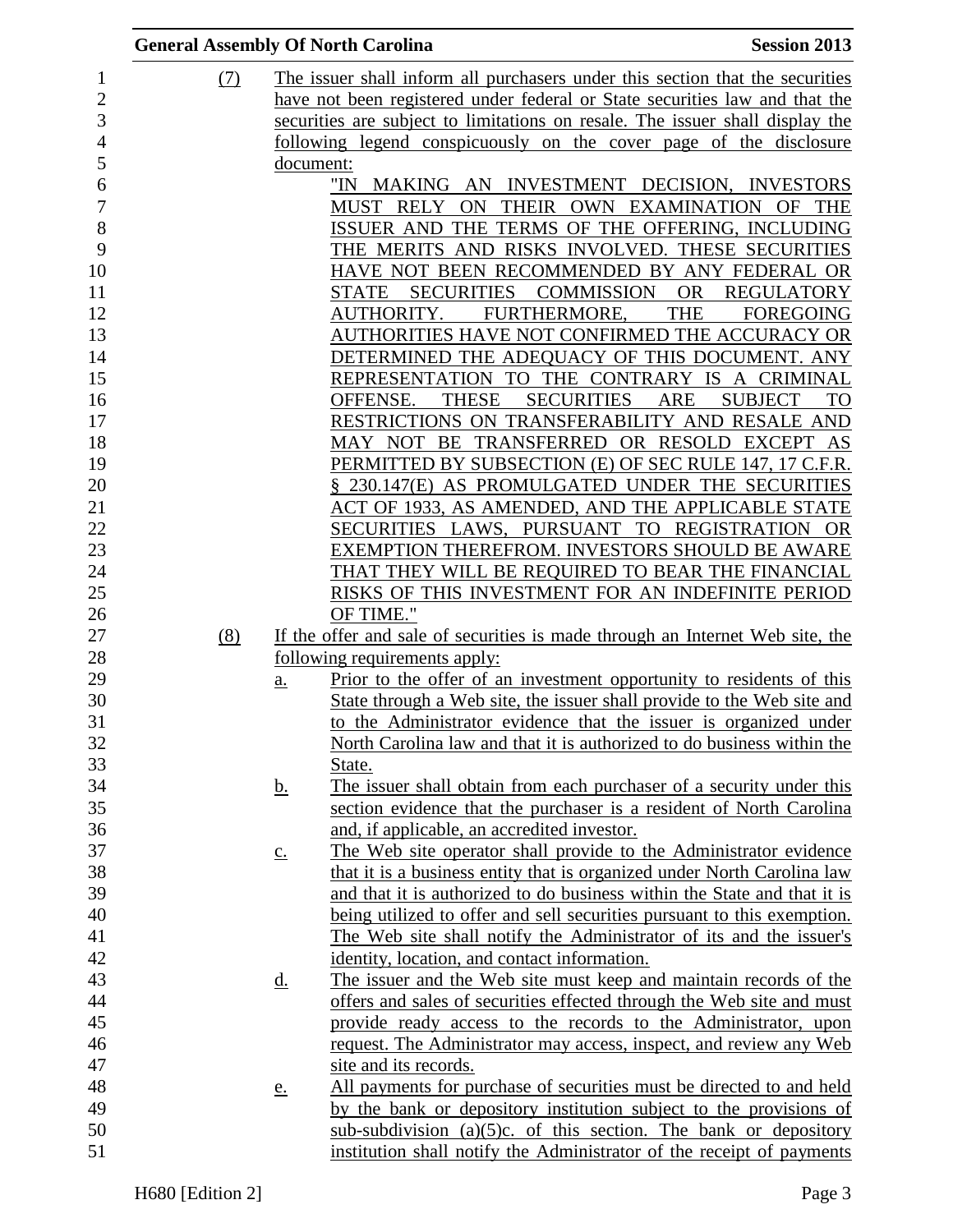|                              | <b>General Assembly Of North Carolina</b>                                                            | <b>Session 2013</b> |
|------------------------------|------------------------------------------------------------------------------------------------------|---------------------|
|                              | for securities and the identity and residence of the investors. The                                  |                     |
|                              | information shall be confidential and considered trade secrets within                                |                     |
|                              | scope of G.S. 132-1.2 while in the possession of the<br>the                                          |                     |
|                              | Administrator.                                                                                       |                     |
| (9)                          | The Web site shall not be subject to the registration provisions of                                  |                     |
|                              | G.S. 78A-36 provided that all of the following apply:                                                |                     |
|                              | It does not offer investment advice or recommendations.<br>a.                                        |                     |
|                              | It does not solicit purchases, sales, or offers to buy the securities<br><u>b.</u>                   |                     |
|                              | offered or displayed on the Web site.                                                                |                     |
|                              | It does not compensate employees, agents, or other persons for the<br>$\underline{c}$ .              |                     |
|                              | solicitation or based on the sale of securities displayed or referenced                              |                     |
|                              | on the Web site.                                                                                     |                     |
|                              | It does not hold, manage, possess, or otherwise handle investor funds<br><u>d.</u>                   |                     |
|                              | or securities.                                                                                       |                     |
|                              | It does not engage in such other activities as the Administrator, by<br><u>e.</u>                    |                     |
|                              | rule, determines appropriate.                                                                        |                     |
| (10)                         | An executive officer, director, managing member, or person occupying a                               |                     |
|                              | similar status or performing similar functions in the name of and on behalf                          |                     |
|                              | of the issuer shall be exempt from the registration provisions of                                    |                     |
|                              | G.S. 78A-36, provided that the person does not receive, directly or                                  |                     |
|                              | indirectly, any commission or remuneration for offering and selling                                  |                     |
|                              | securities of the issuer pursuant to this exemption.                                                 |                     |
| (b)                          | Indexing. – The caps provided in subdivision $(a)(3)$ of this section shall be                       |                     |
|                              | cumulatively adjusted for inflation every fifth year.                                                |                     |
| (c)                          | Report. $-$ An issuer of a security, the offer and sale of which is exempt under this                |                     |
|                              | section, shall provide a quarterly report to the issuer's investors until no securities issued under |                     |
|                              | this section are outstanding. The report required by this subsection shall be free of charge. An     |                     |
|                              | issuer may satisfy the reporting requirement of this subsection by making the information            |                     |
|                              | available on an Internet Web site address if the information is made available within 45 days of     |                     |
|                              | the end of each fiscal quarter and remains available until the succeeding quarterly report is        |                     |
|                              | issued. An issuer must provide a written copy of the report to any investor upon request. The        |                     |
|                              | report must contain each of the following:                                                           |                     |
| <u>(1)</u>                   | Compensation received by each director and executive officer, including                              |                     |
|                              | cash compensation earned since the previous report and on an annual basis                            |                     |
|                              | and any bonuses, stock options, other rights to receive securities of the issuer                     |                     |
|                              | or any affiliate of the issuer, or other compensation received.                                      |                     |
| (2)                          | An analysis by management of the issuer of the business operations and                               |                     |
|                              | financial condition of the issuer. The issuer shall file each such quarterly                         |                     |
|                              | report with the Administrator.                                                                       |                     |
| (d)                          | Offers and Sales to Controlling Persons. – The exemption provided in this section                    |                     |
|                              | shall not be used in conjunction with any other exemption under this Chapter, except for offers      |                     |
|                              | and sales to controlling persons shall not count toward the limitation in subdivision (3) of         |                     |
|                              | subsection (a) of this section. A controlling person is an officer, director, partner, trustee, or   |                     |
|                              | individual occupying similar status or performing similar functions with respect to the issuer or    |                     |
|                              | to a person owning ten percent $(10\%)$ or more of the outstanding shares of any class or classes    |                     |
| of securities of the issuer. |                                                                                                      |                     |
| (e)                          | Disqualification. $-$ The exemption allowed by this section shall not apply if an                    |                     |
|                              | issuer or person affiliated with the issuer or offering is subject to any disqualification contained |                     |
|                              | in 18 NCAC 06A .1207(a)(1) through (a)(6) or contained in Rule 262 as promulgated under the          |                     |
|                              | Securities Act of 1933 (17 C.F.R. § 230.262). The provisions of this subsection shall not apply      |                     |
|                              | if (i) upon a showing of good cause and without prejudice to any other action by the                 |                     |